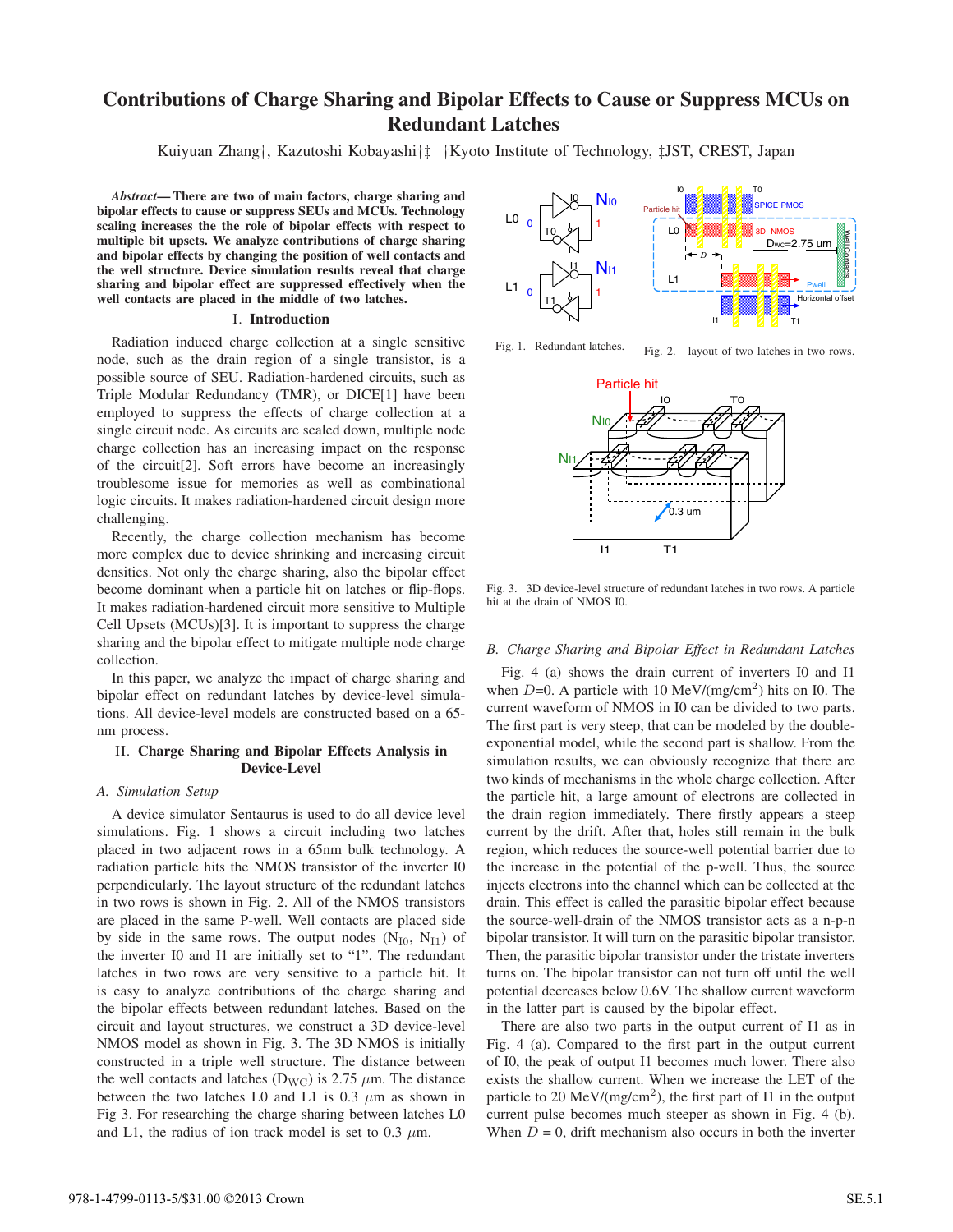

Fig. 4. Transient drain current (*D*=0) caused by a particle hit at NMOS in I0.



Fig. 5. Transient drain current  $(D=0.5 \mu m)$  caused by a particle hit at NMOS in I0.

I0 and I1 as shown in Fig. 4, even though the particle does not hit I1 directly. Thus, generated charge is shared between I0 and I1. The charge sharing become stronger by increasing the energy of the particle.

We horizontal offset the latch L1 to increase the distance *D* between the drain region of NMOS I0 and I1 as in Fig. 2. When *D* is increased to 0.5  $\mu$ m, the drain current of I0 and I1 becomes Fig. 5. The output of I0 is still composed of two parts. However, there is no first part in the current waveform of I1. It obviously shows that little charge is collected in I1 by drift. Thus, charge sharing between Latches L0 and L1 is suppressed. The collected charge volume obtained by integrating the current waveforms of I0 and I1 are shown in Fig. 6. The volume of charge collected by drift and the total volume of collected charge are shown in these figures. As the distance *D* is increased, the collected charge by drift of I1 almost disappears, and the total collected charge become less. However, both parts of collected charge of I0 become larger as shown in Fig. 6. The charge sharing mechanism is suppressed by increasing the *D*. Thus, more quantity of charge are collected to the inverter I0.

Fig. 7 and 8 are drain output voltages of I0 and I1 when a particle hits on the inverter I0 with 10 and 20 MeV/( $mg/cm<sup>2</sup>$ ) LET respectively. When *D*=0, the outputs of I0 and I1 are flipped at the same time as shown in Fig. 7 (a) and 8 (a). However, when the distance  $D$  is increased to 0.5  $\mu$ m, less charge is collected by I1 and more charge is collected by I0, because charge sharing between I0 and I1 is suppressed when increase  $D$ . Thus,  $N_{11}$  is not flipped according to the less collected charge as shown in Fig. 7 (b) and 8 (b). When the particle hit increase to 20 MeV/ $(mg/cm^2)$  LET, the well potential under latches L0 and L1 keep high for longer time as show in Fig. 8. The bipolar transistor under tristate inverter T0 is turned on,  $N_{I0}$  goes back to its initial state by the parasitic bipolar effects[4]. No latch is flipped as shown in Fig. 8 (b). MCUs are suppressed when the distance *D* is increased to  $0.5 \mu m$ .



Fig. 7. Transient drain voltage caused by a particle hit at NMOS in I0. LET=10  $MeV/(mg/cm^2)$ 



Fig. 8. Transient drain voltage caused by a particle hit at NMOS in I0. LET=20  $MeV/(mg/cm^2)$ 

# III. **Suppress the Charge Sharing and the Bipolar Effect**

### *A. Changing the well structure*

Fig. 9 and 10 show the device models in the twin well and the triple well respectively. In triple well structure case, the p-well depth is 0.9  $\mu$ m. Fig. 11(b) shows the volume of collected charge in the twin-well structure. Compared to the collected charge of the triple-well structure as shown in Fig. 11(a), the collected charge by drift mechanism does not change. However the total collected charge decreases by 50% in the twin-well structure. The bipolar effect in the triple well easily occurs than in the twin well, thus more charge is collected in triple-well structure. The drain output voltage of I0 and I1 are shown in Fig. 12 in the twin well. Compared to the output voltages in the triple well as shown in Fig. 7(a)



Fig. 9. Twin-well cross-section

Fig. 10. Triple-well cross-section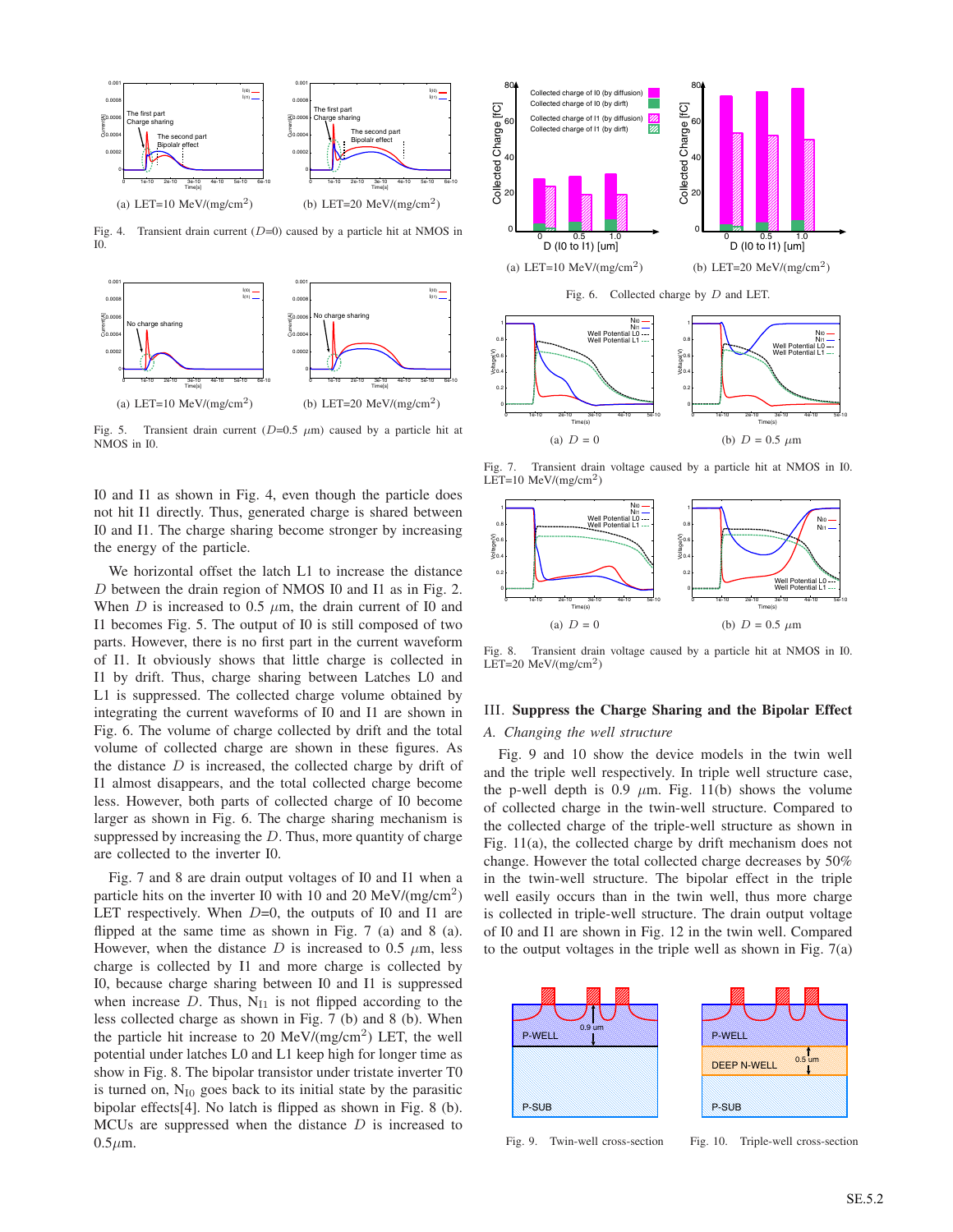

Fig. 11. Collected charge according to the well structure. The distance between latches L0 and L1 is fixed to 0.3  $\mu$ m. *D* = 0.



Fig. 13. Transient drain voltage caused by a particle hit at NMOS in I0. LET = 30 MeV/mg(mg/cm2)

and 8(a), the latches L0 and L1 upset at the same time in the triple well, while only L0 upsets in twin-well, when LET is 10 MeV/ $(mg/cm<sup>2</sup>)$ . There is MCU occurrence in triplewell structure while only SEU occurrence in the twin-well structure. When LET is over 30 MeV/(mg/cm<sup>2</sup>), however, the outputs  $N_{I0}$  and  $N_{I1}$  upset at the same time in the twin well as shown in Fig 13(a), while outputs  $N_{I0}$  and  $N_{I1}$  go back to its initial state in the triple well as shown in Fig. 13(b). Thus, a redundant latch in the twin well is sensitive to higher energy particle, while a redundant latch in the triple well is sensitive to lower energy particle.

### *B. Changing the well potential*

Fig. 14 shows the volume of the collected charge when the p-well potential is increased to 0.3V in the triple-well structure. *D* is 0 in this case. Compared to the collected charge volume in the triple-well structure as shown in Fig. 11(a), the collected charge by drift mechanism does not change. The total collected charge is about 1.5 times more than Fig. 11(a). The drain voltages are shown in Fig. 15 when particle energies are 10 and 20 MeV/mg/cm<sup>2</sup>. The bipolar transistors under the tristate-inverter T0 and T1 become easier to turn on because of the 0.3V well potential. The output of tristate inverter T1 keeps "0" strongly be the parasitic bipolar effects. The output  $N_{I1}$  is hard to upset. Only the output  $N_{I0}$  is upset when particle energy is 10 MeV/mg/cm<sup>2</sup>. When it is increased to 20 MeV/mg/cm<sup>2</sup>, the bipolar transistor under T0 turns on. The output  $N_{I0}$  goes back to its initial state by the parasitic bipolar



Fig. 14. Collected charge. P-well Fig. 15. potential is increased to 0.3V.

Transient drain voltage caused by a particle hit at I0. P-well potential is  $0.3V$ 



Fig. 16. Collected charge when well contacts are placed at adjacent Fig. 17. Transient drain voltage caused to redundant latches. by a particle hit at NMOS in I0. The well contacts are placed at adjacent to latches.

effect. Thus in the triple well case, the bipolar transistors under tristate inverters become easier to turn on by increasing the p-well potential. The MCU rate is decreased in this case, because the parasitic bipolar effects suppress MCUs.

### *C. Changing the position of well contacts*

We place the well contacts adjacent to latches,  $0.25 \mu m$ away from the latches L0 and L1. The distance between the redundant latches (*D*) is 0. The volume of collected charge of I0 and I1 are shown in Fig. 16. The collected charge caused by drift mechanism does not change. However, Compared to the collected charge in Fig.  $11(a)$  when the distance  $D_{\text{WC}}$  is  $2.75 \mu m$ , the total volume of collected charge decreases by 50%. The well potential under latches keeps steady by placing well contacts adjacent to latches. The bipolar effects under the inverter I1 is suppressed. Thus, Less charge is collected to the latch L1. Fig. 17 show the drain voltages when the well contacts are placed adjacent to latches. Only the latch L0 is upset when LET is 10 MeV/(mg/cm<sup>2</sup>) as shown in Fig. 17 (a). However, two latches are upset at the same time when LET is 20 MeV/(mg/cm<sup>2</sup>).

When the well contacts are placed between latches L0 and L1 as in Fig. 18, the volume of collected charge is shown in Fig. 19. Even though the lower latch is placed as in Fig. 18, there is no charge collected by drift mechanism in  $N_{I1}$  as in Fig 19. Total charge collected by I0 and I1 decreases by 75%